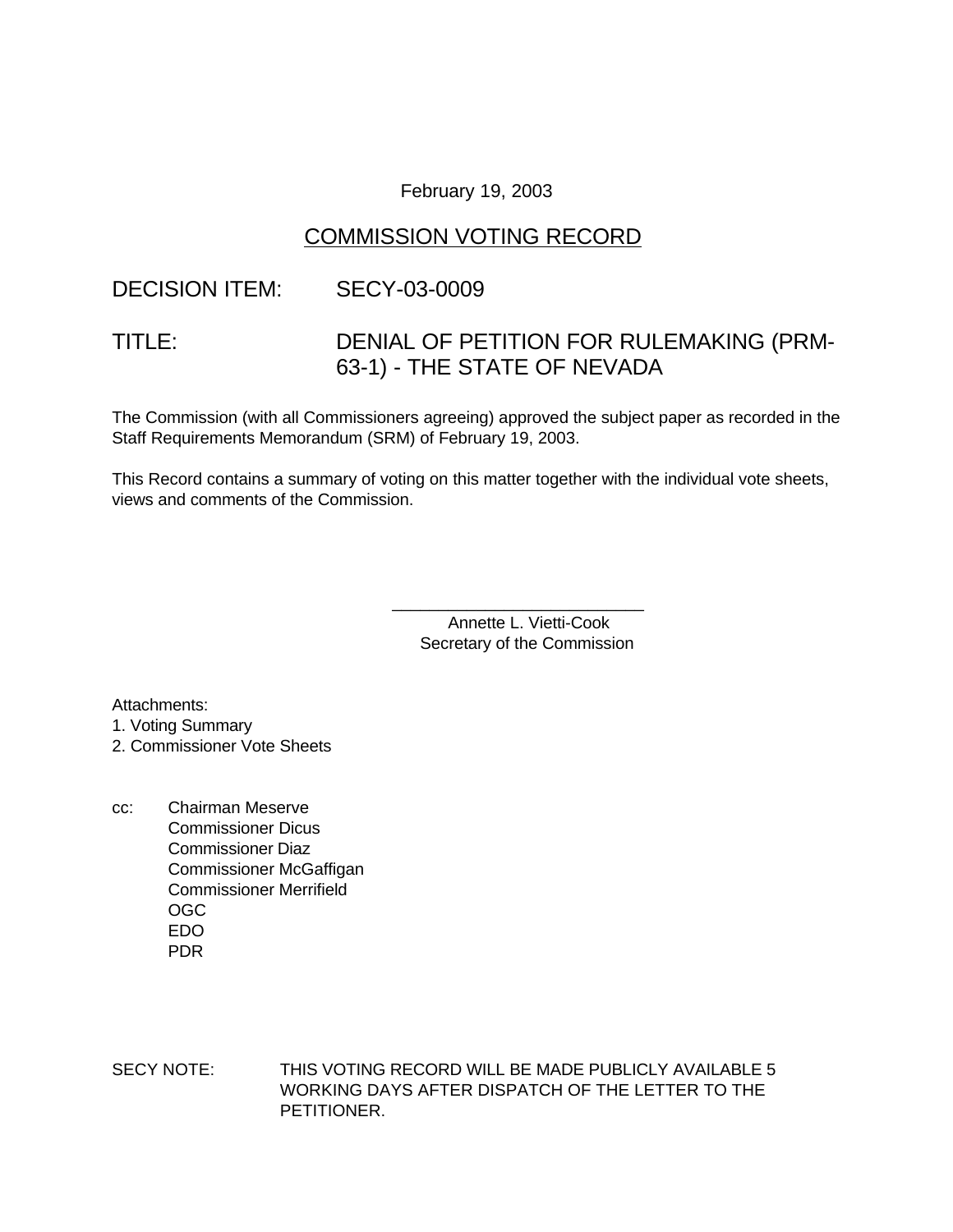### VOTING SUMMARY - SECY-03-0009

# RECORDED VOTES

|                    | <b>NOT</b><br>APRVD DISAPRVD ABSTAIN PARTICIP COMMENTS | <b>DATF</b> |         |
|--------------------|--------------------------------------------------------|-------------|---------|
| CHRM. MESERVE      | $\mathsf{X}$                                           | X.          | 2/3/03  |
| <b>COMR. DICUS</b> | X                                                      | X.          | 2/10/03 |
| COMR. DIAZ         | X                                                      | X.          | 2/7/03  |
| COMR. McGAFFIGAN X |                                                        | X           | 2/3/03  |
| COMR. MERRIFIELD X |                                                        | X           | 2/5/03  |

#### COMMENT RESOLUTION

In their vote sheets, all Commissioners approved the staff's recommendation and provided some additional comments. Subsequently, the comments of the Commission were incorporated into the guidance to staff as reflected in the SRM issued on February 19, 2003.